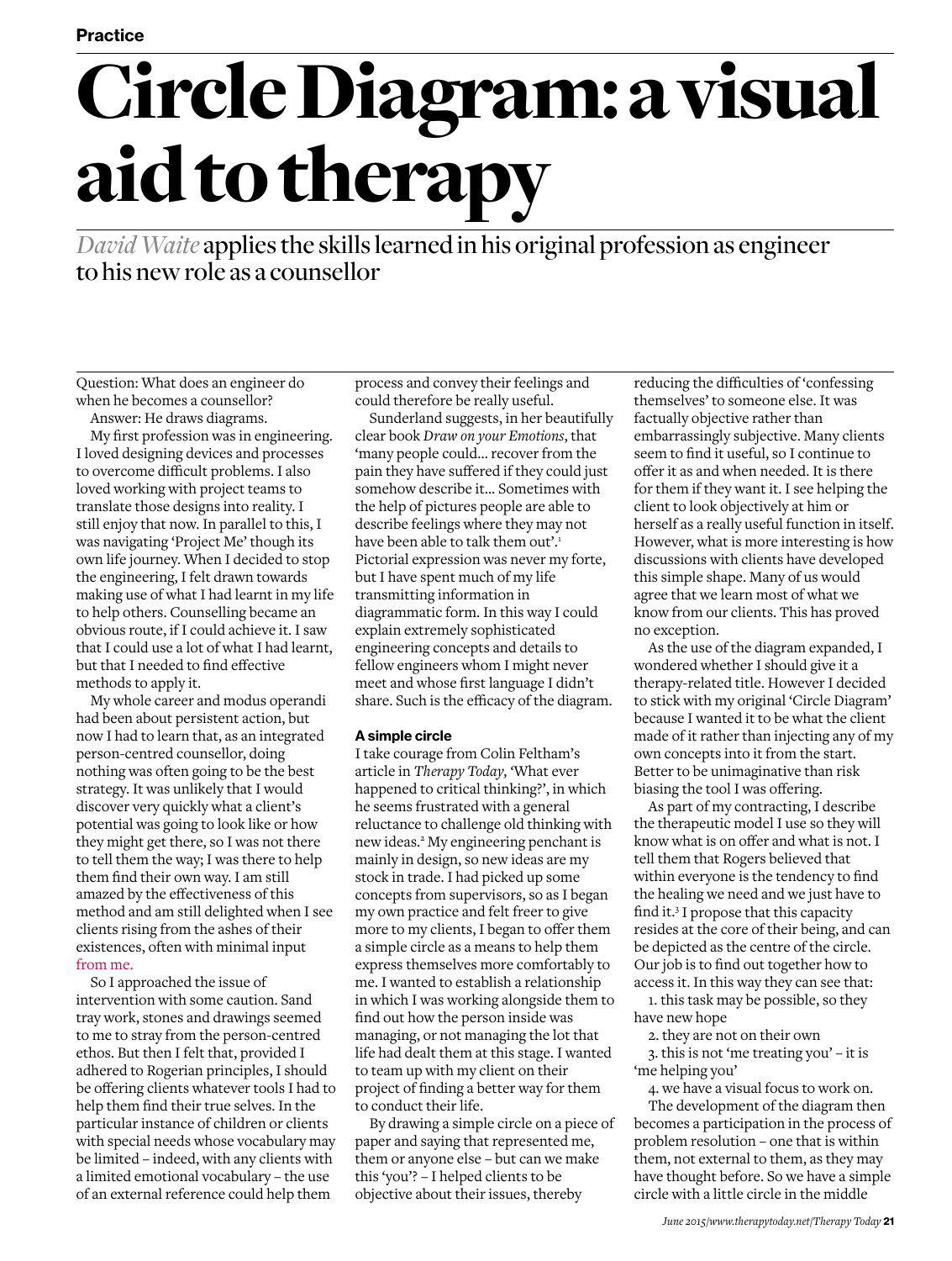'I see my job as walking with my client into those unpleasant places where they would otherwise be too scared to venture and allowing them to experience a peace there'

representing the core of the self, the source of the perfect being they were meant to be before things went awry.

At some time we inevitably talk about what they are able to manage in their conscious processes on the one hand and, on the other, what seems to be out of their control. I see much of my job as helping clients understand the emotional world within them – a world that seems to drive them to keep doing things they regret or that just makes them feel horrible one way or another. I want to help them develop their emotional intelligence. So it's good to differentiate between the conscious mind and the rest of the human functioning. I call that other part 'subconscious', and clients seem to relate readily to that. I wanted to avoid the word 'unconscious', which is used in the field of psychoanalysis.

# **The circles explained**

A thin annulus round the existing circle represents the conscious mind (see figure 1). Clients generally agree that what we can consciously understand is very small in comparison with all the information the human system processes. This annulus functions as the interface between our inner

## **Figure 1**



subconscious self and the external world we perceive. It receives incoming information, which it then passes to the 'subconscious' self, where it is processed in either a fruitful or a destructive way. The response comes back to the conscious annulus and we react from that area accordingly. So we might then have another drink to dilute the anxiety a bit more or we might do something more altruistic – like help an old lady with her shopping.

So why do we have different responses? Most of my clients who took another drink would have preferred to have been able to help the old lady. I am not sure any of them would have truly wanted the reverse. Why are we not the perfectly happy people we might have been? The answers are normally that we were not treated perfectly when we were growing up, or even later, as adults. Rogers refers to this in his Proposition 14 as 'psychological maladjustment'.4 Bad things happened to us. So then we add black blobs in the circle to show the damage we have sustained (figure 2).

Some blobs are bigger then others. Some are blacker. Some took place early in life, so those go near the centre. Some are more recent and are toward the outside. I don't find the need to persuade the client to identify their blobs at the time, but I do suggest they can take the diagram away with them to consider before we meet for our next session.

So what can we do with these blobs that are stopping us enjoying life properly? They are our memories, but it's not the memory per se that hinders us; it's the emotions attached to the memory. We recognise that memories themselves cannot be expunged, but they can be normalised so that they no longer poison how we feel or how we act. I see my job as walking with my client into those unpleasant places where they

#### **Figure 2**



would otherwise be too scared to venture and allowing them to experience a peace there, rather than the fear they previously felt. The black blobs then start to grey off a bit. We have started a process of healing. 'Project Client' is now under way.

Clients also find the blobs useful in helping to explain moods and actions. They experience their external world through their senses. Our outer 'conscious' annulus is where we sense events. We have some control there. These experiences then enter into the subconscious area where there seems to be much less control. So, if an incoming experience relates to a previous experience identified by one of their blobs, they see that their reaction would probably replicate their original response, however inappropriate it might be now. This can be depicted by a line of thought, A, coming through the conscious annulus, into the subconscious area and hitting a blob, thereby stimulating an old and negative response (figure 3).

If, however, an experience did not correspond to a black blob, then their response might be a wholesome one. This could be represented by the line entering as before, but accessing the